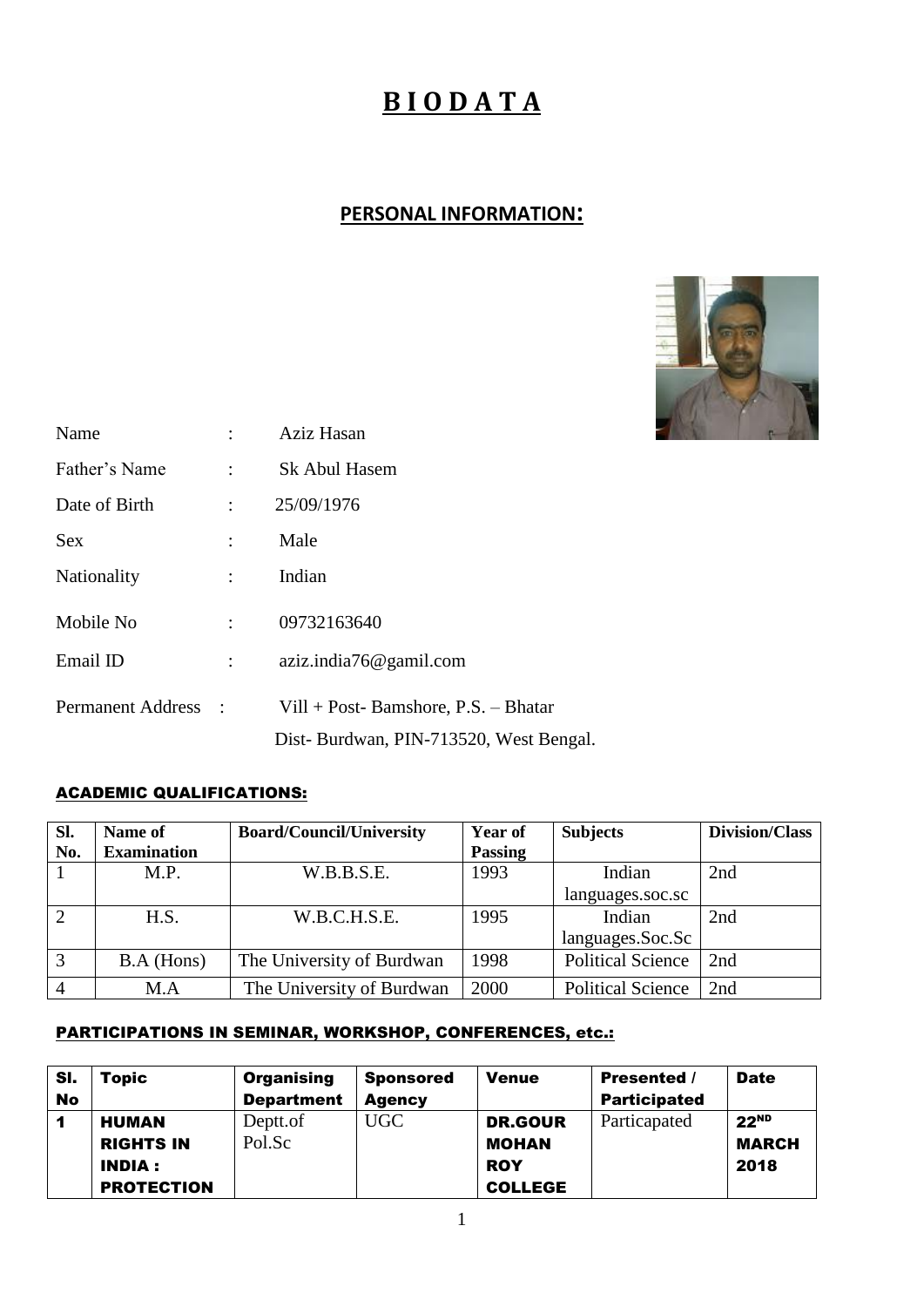|                         | <b>AND</b>                 |                         |              | <b>MONTESW</b>         |              |                            |
|-------------------------|----------------------------|-------------------------|--------------|------------------------|--------------|----------------------------|
|                         | <b>PROMOTION</b>           |                         |              | <b>AR PURBA</b>        |              |                            |
|                         |                            |                         |              | <b>BURDWAN</b>         |              |                            |
| $\mathbf{2}$            | <b>WORKSHOP</b>            | Deptt.of                | <b>BU</b>    | <b>VIDYASAG</b>        | Particapated | 29 <sup>TH</sup>           |
|                         | <b>FOR</b>                 | Pol.Sc                  |              | <b>AR HALL</b>         |              | <b>JUN</b>                 |
|                         | <b>PREPARATION</b>         |                         |              | <b>BU</b>              |              | 2017                       |
|                         | <b>OF SYLLABI</b>          |                         |              | <b>GOLAPBAG</b>        |              |                            |
|                         | <b>FOR CBCS</b>            |                         |              |                        |              |                            |
| $\overline{\mathbf{3}}$ | <b>INDIA'S</b>             | Deptt.of                | <b>UGC</b>   | <b>HMM</b>             | Particapated | $\overline{11^{th}}$ sept, |
|                         | <b>FOREIGN</b>             | Pol.Sc                  |              | <b>COLLEGE</b>         |              | 2015                       |
|                         | POLICY IN                  |                         |              | <b>FOR</b>             |              |                            |
|                         | $21^{ST}$ CENTURY          |                         |              | WOMEN,                 |              |                            |
|                         |                            |                         |              | Dakshinesw             |              |                            |
| $\overline{\mathbf{4}}$ | Evolution of               | Teacher's               | <b>UGC</b>   | ar.W.B<br>Rampurhat    | Presented    | $3rd-4th$                  |
|                         | Bengal in 20 <sup>th</sup> | Council.                |              | college                |              | sept,                      |
|                         | Century in the             |                         |              |                        |              | 2015                       |
|                         | Context of                 |                         |              |                        |              |                            |
|                         | Liberal Arts and           |                         |              |                        |              |                            |
|                         | Popular                    |                         |              |                        |              |                            |
|                         | Culture"                   |                         |              |                        |              |                            |
| 5                       | Golbalization,             | Department              | <b>UGC</b>   | Chandidas              | Participated | $25^{th} - 26^{th}$        |
|                         | Envionment and             | of Economics            |              | Mahavidyala            |              | March,2                    |
|                         | sustainable                | and                     |              | ya.                    |              | 015                        |
|                         | Development:               | Commerce                |              | Birbhum.               |              |                            |
|                         | Indian                     |                         |              | W.B                    |              |                            |
|                         | Perspective                |                         |              |                        |              |                            |
| 6                       | Politics&                  | Deparment of            | <b>UGC</b>   | Chadidas               | presented    | $27^{th} - 28^{th}$        |
|                         | Development in             | History&                |              | Mahavidyala            |              | March,2                    |
|                         | India                      | political               |              | ya.Birbhum,            |              | 015                        |
|                         |                            | Science.                |              | W.B                    |              |                            |
|                         |                            |                         |              |                        |              |                            |
|                         |                            |                         |              |                        |              |                            |
| $\overline{\mathbf{z}}$ | Politics of                | Department              | UGC(NERO)    | Sazolie                | presented    | $14^{th} - 15^{th}$        |
|                         | <b>Location With</b>       | of political<br>Science | and          | College, Phe           |              | Novemb                     |
|                         | Special<br>Reference to    |                         | ICSSR(Shillo | zhu,                   |              | er, 2014                   |
|                         | North East India           |                         | ng)          | Jotosma, Nag<br>aland. |              |                            |
|                         |                            |                         |              |                        |              |                            |
| 8                       | Maulana Azad:              | Deptt.of                | <b>UGC</b>   | Maulana                | Participated | $24^{\text{th}}$           |
|                         | Education &                | Political               |              | Azad                   |              | March,                     |
|                         | Governance in              | Science&                |              | College,               |              | 2012                       |
|                         | the National               | Economics               |              | Kolkata                |              |                            |
|                         | Perspective                |                         |              |                        |              |                            |
|                         |                            |                         |              |                        |              | $6^{th}$ -7 <sup>th</sup>  |
| $\boldsymbol{9}$        | Human Rights<br>and Human  | Deptt. of<br>Political  | <b>UGC</b>   | Asansol                | Participated |                            |
|                         |                            | Science                 |              | Girls                  |              | Septemb                    |
|                         | Development                |                         |              | College,               |              | er, 2011                   |
|                         |                            |                         |              | Asansol                |              |                            |